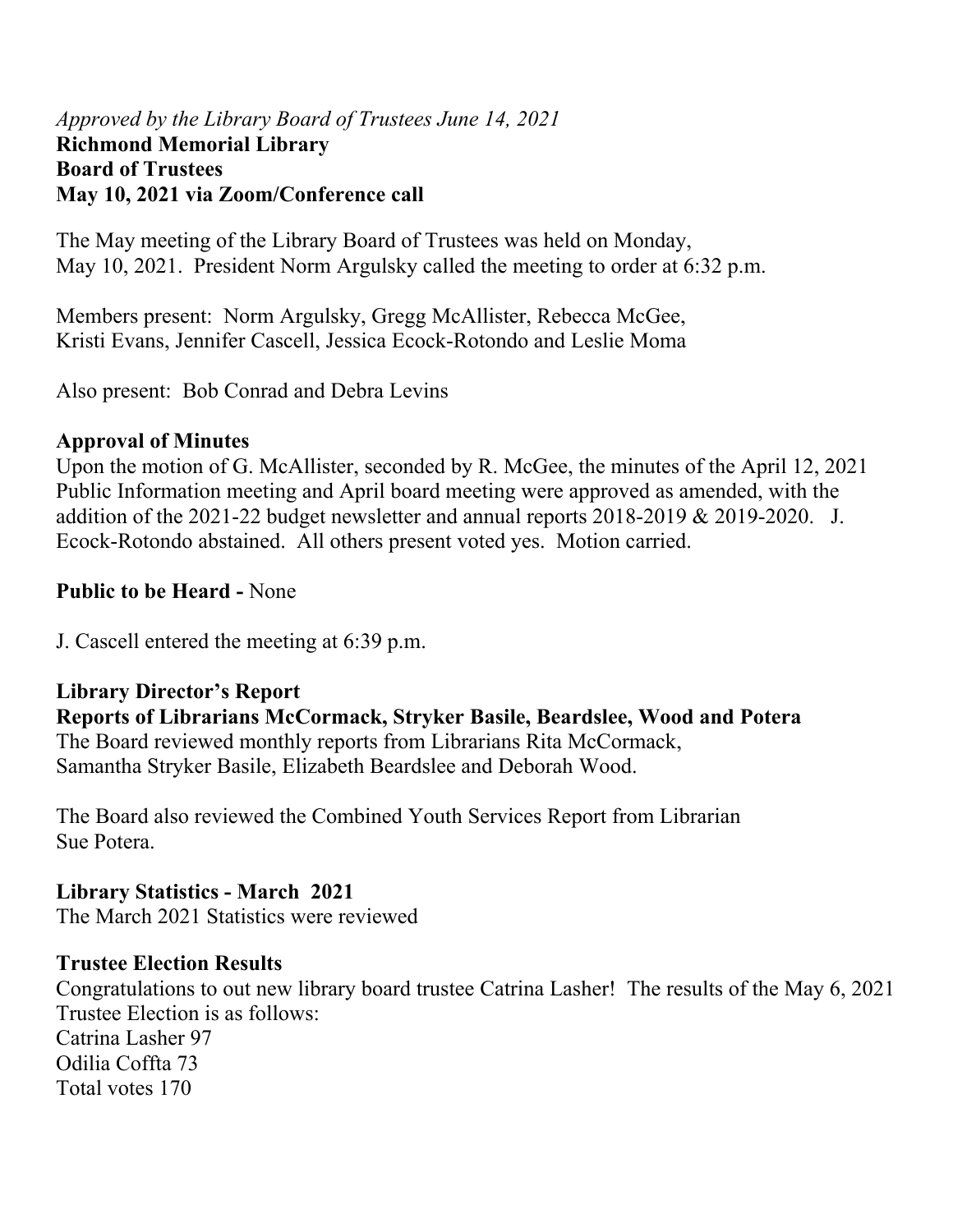#### **Five Year Plan update**

Director Conrad updated the board on the five year plan.

#### **Committee Reports** - None

#### **Financial Reports**

## **April 2021 Summary of Revenues and Appropriations**

Upon the motion of R. McGee, seconded by L. Moma, it was resolved to approve the April 2021 Summary of Revenues and Appropriations. J. Ecock-Rotondo abstained. All others present voted yes. Motion carried.

## **March 2021 Bank Reconciliations**

Upon the motion of R. McGee, seconded by L. Moma, it was resolved to approve the March 2021 Bank Reconciliations. J. Ecock-Rotondo abstained. All others present voted yes. Motion carried.

## **Approval of Invoices for Payment**

Upon the motion of R. McGee, seconded by L. Moma, it was resolved to approve the manual checks on Warrant 65. The amount of \$2,145.48 was received by Proflex Administrators LLC for April Health Care costs. J. Ecock-Rotondo abstained. All others present voted yes. Motion carried.

Upon the motion of R. McGee, seconded by L. Moma, it was resolved to approve the payment of \$13,330.99 on Supplemental Warrant 62. J. Ecock-Rotondo abstained. All others present voted yes. Motion carried.

Upon the motion of R. McGee, seconded by L. Moma, it was resolved to approve the payment of \$2,691.90 on Supplemental Warrant 64. J. Ecock-Rotondo abstained. All others present voted yes. Motion carried.

Upon the motion of R. McGee, seconded by L. Moma, it was resolved to approve the payment of \$30,710.77 on Warrant 66. J. Ecock-Rotondo abstained. All others present voted yes. Motion carried.

## **Request for Budgetary Transfer**

Upon the motion of K. Evans, seconded by J. Cascell, it was resolved to approve the following transfers:

\$2,000.00 from Salaries – Marshall Grant to AV – Marshall Grant for AV purchases.